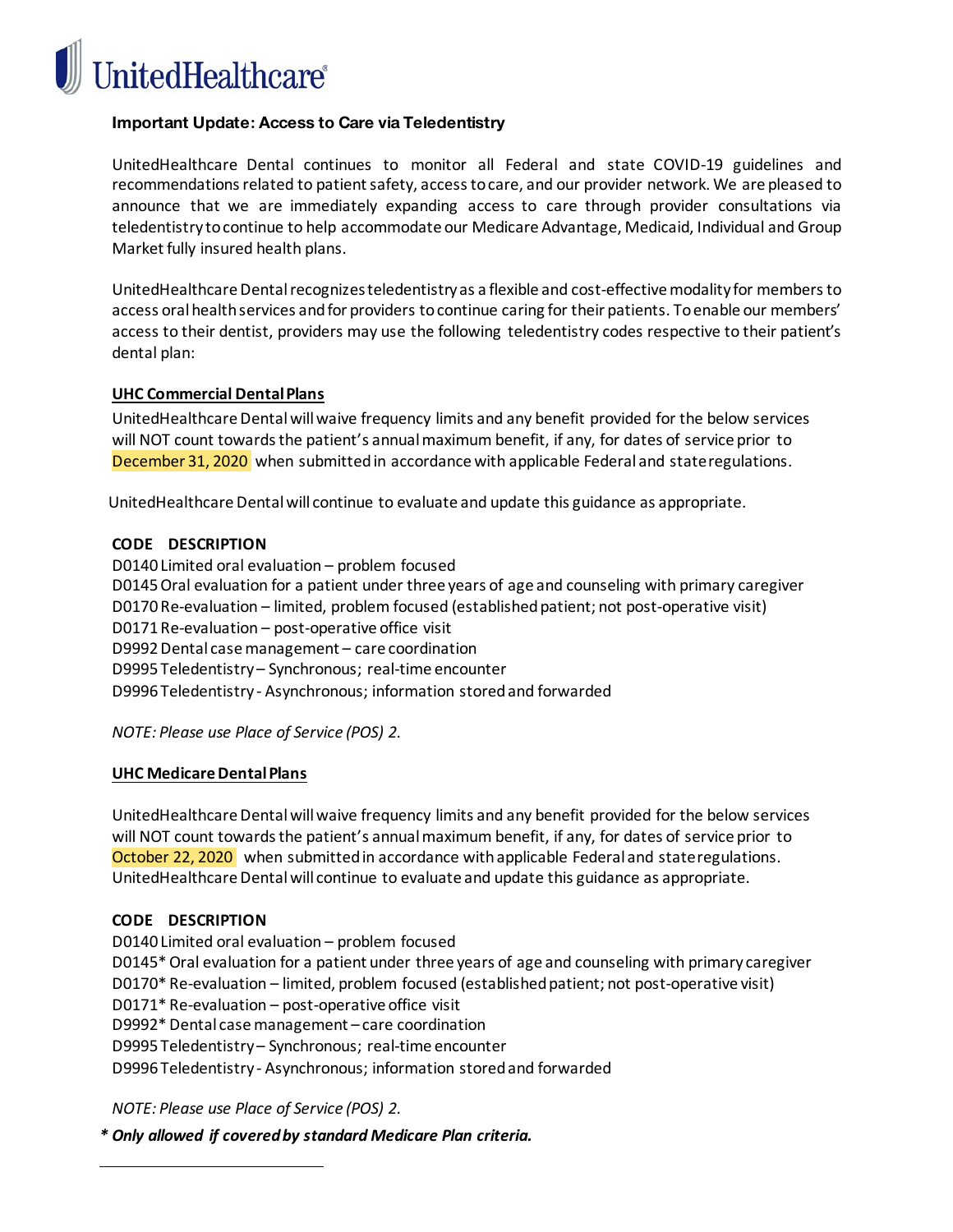

## **UHC Medicaid Plans\***

\*see below for special reimbursement code use for NJ, AZ, RI, WI, and MO.

#### **CODE DESCRIPTION**

D0140\* Limited oral evaluation – problem focused D0145\* Oral evaluation for a patient under three years of age and counseling with primary caregiver D0170\* Re-evaluation – limited, problem focused (established patient; not post-operative visit) D0171\* Re-evaluation – post-operative office visit D9992\* Dental case management – care coordination D9995 Teledentistry – Synchronous; real-time encounter D9996 Teledentistry - Asynchronous; information stored and forwarded

*NOTE: Please use Place of Service (POS) 2. \* Only allowed if covered by standard state-specific Medicaid criteria.*

#### **UHC Medicaid Plan – New Jersey**

**CODE DESCRIPTION** D0191 Assessment of Patient D9995 Teledentistry – Synchronous; real-time encounter

*NOTE: Please use Place of Service (POS) 2.*

#### **UHC Medicaid Plan – Arizona**

#### **CODE DESCRIPTION**

D0140 Limited oral evaluation – problem focused D0170 Re-evaluation – limited, problem focused (established patient; not post-operative visit) D9995 Teledentistry – Synchronous; real-time encounter D9996 Teledentistry - Asynchronous; information stored and forwarded

*NOTE: Please use Place of Service (POS) 11.*

## **UHC Medicaid Plan – Wisconsin**

## **CODE DESCRIPTION**

D0140 Limited oral evaluation – problem focused D0145 Oral evaluation for a patient under three years of age and counseling with primary caregiver D0170 Re-evaluation – limited, problem focused (established patient; not post-operative visit) D0171 Re-evaluation – post-operative office visit D9995 Teledentistry – Synchronous; real-time encounter D9996 Teledentistry - Asynchronous; information stored and forwarded

*NOTE: Please use Place of Service (POS) 2.*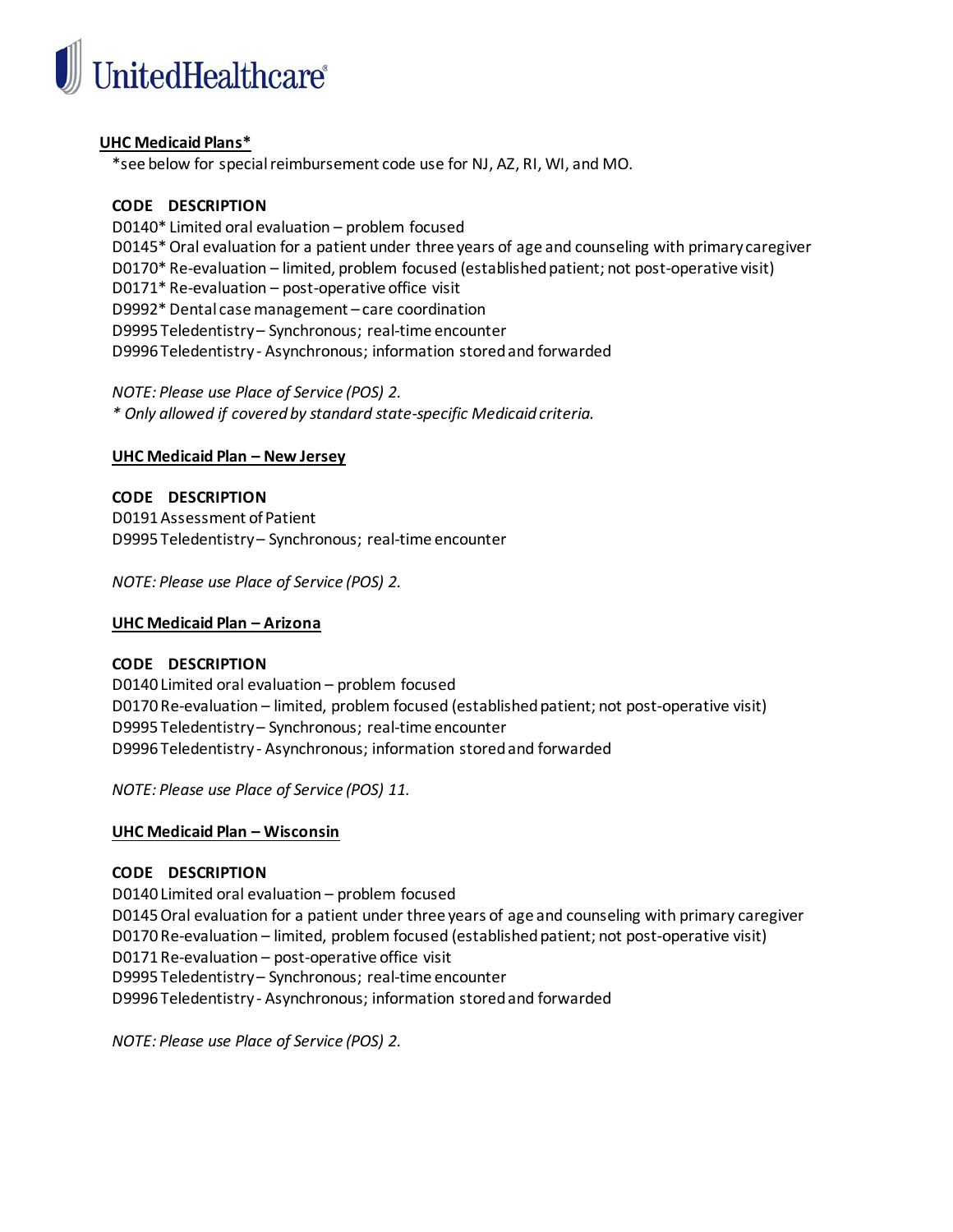

## **UHC Medicaid Plan – Rhode Island**

## **CODE DESCRIPTION**

D9992 Dental case management – care coordination D9310 Dental consultation requested by another practitioner for an oral exam

*NOTE: Please use Place of Service (POS) 2. Governor's Executive Order Tele-dentistry - RI RIte Smiles*

## **UHC Medicaid Plan – Missouri**

## **CODE DESCRIPTION**

D0140 Limited oral evaluation – problem focused D0145 Oral evaluation for a patient under three years of age and counseling with primary caregiver D0170 Re-evaluation – limited, problem focused (established patient; not post-operative visit) D0171 Re-evaluation – post-operative office visit (children only) D9995 Teledentistry – Synchronous; real-time encounter D9996 Teledentistry - Asynchronous; information stored and forwarded

*NOTE: Please use Place of Service (POS) 2. Standard Medicaid rates apply.* 

## **UHC Medicaid Plan – Kansas**

## **CODE DESCRIPTION**

D0140 Limited oral evaluation – problem focused D0170 Re-evaluation – limited, problem focused (established patient; not post-operative visit)

*NOTE: Please use Place of Service (POS) 11.*

## **UHC Medicaid Plan – Maryland (Value-Added Adult Dental)**

## **CODE DESCRIPTION**

D0140 Limited oral evaluation – problem focused

*NOTE: Please use Place of Service (POS) 2.*

## **UHC Medicaid Plan – Pennsylvania**

**CODE DESCRIPTION** D0140 Limited oral evaluation – problem focused D9995 Teledentistry – Synchronous; real-time encounter

## **UHC Medicaid Plan – Mississippi**

## **CODE DESCRIPTION** D9995 Teledentistry – Synchronous; real-time encounter D9996 Teledentistry - Asynchronous; information stored and forwarded

*NOTE: Please use Place of Service (POS) 2.*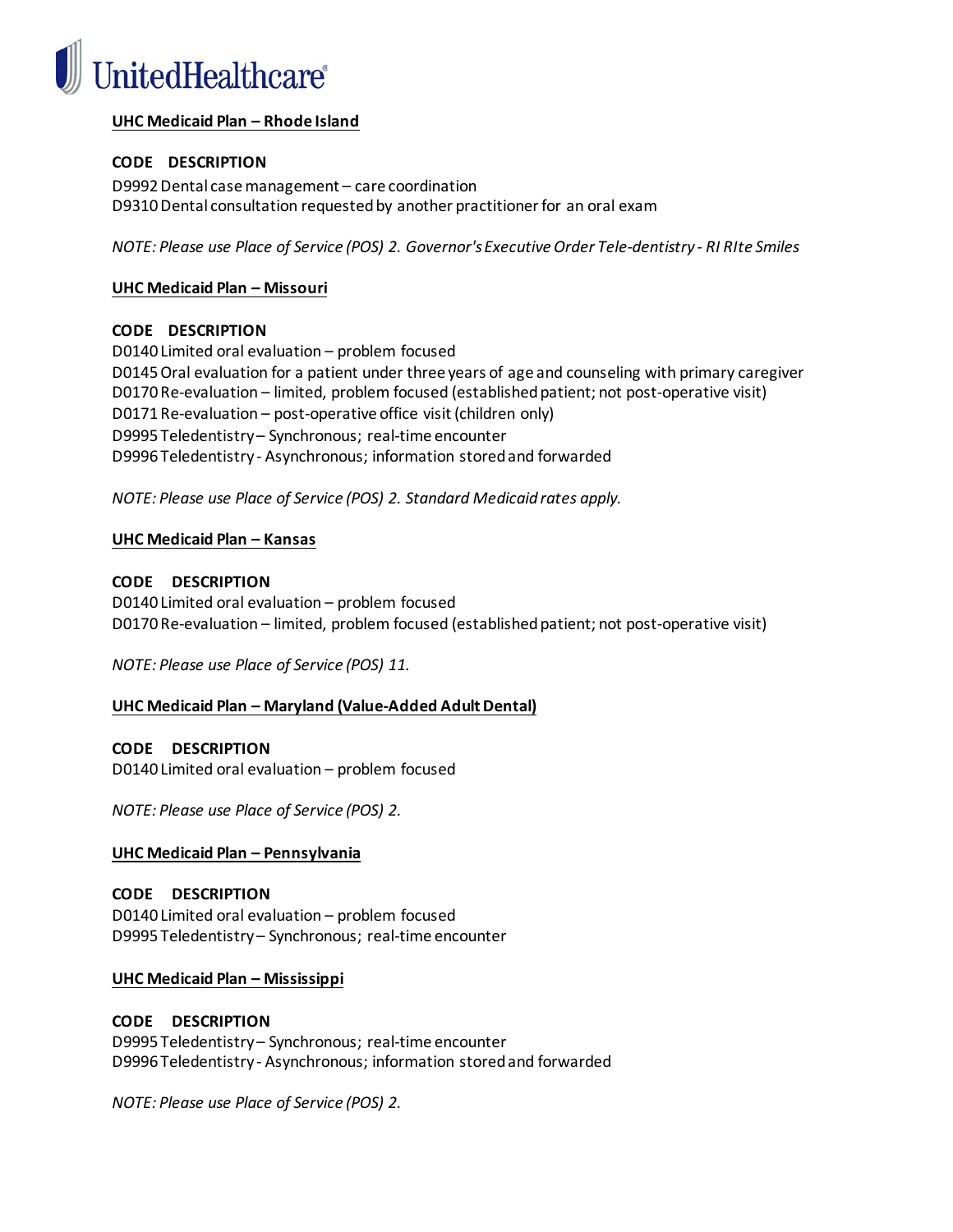*Note for FQHC's and RHC's: Bill procedure code T1015 with the U9 and GT modifiers to indicate dental visits/encounters rendered via teledentistry to patients who are experiencing true emergencies related to pain, infection, excessive bleeding and trauma. Please use Place of Service (POS) 11.*

# **FREQUENTLY ASKED QUESTIONS**

The following frequently asked questions are intended to provide general guidance and are subject to the state-specific guidance above.

## **1. When can I start providing teledentistry services to UnitedHealthcare Dentalpatients?**

UnitedHealthcare Dental will accept PTEs and claims for D0140, D0145, D0170, D0171, D0191, D9310 and D9992 services with teledentistry codes (D9995, D9996) starting Monday, March 30, 2020, per state guidelines listed above. Availability for reimbursement is dependent on plan coverage.

## **2. Can I use my smart-phone or a video conferencing service such as Skype?**

**InitedHealthcare®** 

Telephones that have audio and video capabilities are appropriate for such evaluations.

Providers should notify patients that these third-party applications may not be HIPAA secure or adhere to other potential state privacy law protections, and providers should enable all available encryption and privacy modes when using such applications.

# **3. Would the plans you administer include as a covered benefit teledentistry consultations for limited and problem-focused evaluations (D0140, D0145, D0170, D0171, D0191, D9310, and D9992)?**

Yes. Per each plan's guidelines listed above, UnitedHealthcare Dental will allow benefits for limited and problem-focused evaluations (D0140, D0145, D0170, D0171, D0191, D9310, and D9992), within plan coverage criteria, when accompanied by teledentistry codes D9995 or D9996 for all patients with UnitedHealthcare Dental coverage.

# **4. Would the plans you administer provide additional payment for teledentistry codes (D9995 or D9996)?**

No. D9995 and D9996 are required as descriptor codes to identify services provided via teledentistry (D0140, D0145, D0170, D0171, D0191, D9310 and D9992), and will not be paid as an additional benefit. See exception for UHC Medicaid Plan – Missouri.

# **5. Will frequency limits be waived when D0140, D0145, D0170, D0171, D0191, D9310, D9992 are submitted with teledentistry codes?**

UnitedHealthcare Dental will waive frequency limits for limited and problem-focused evaluations (D0140, D0145, D0170, D0171, D0191, D9310 and D9992) when submitted with teledentistry codes